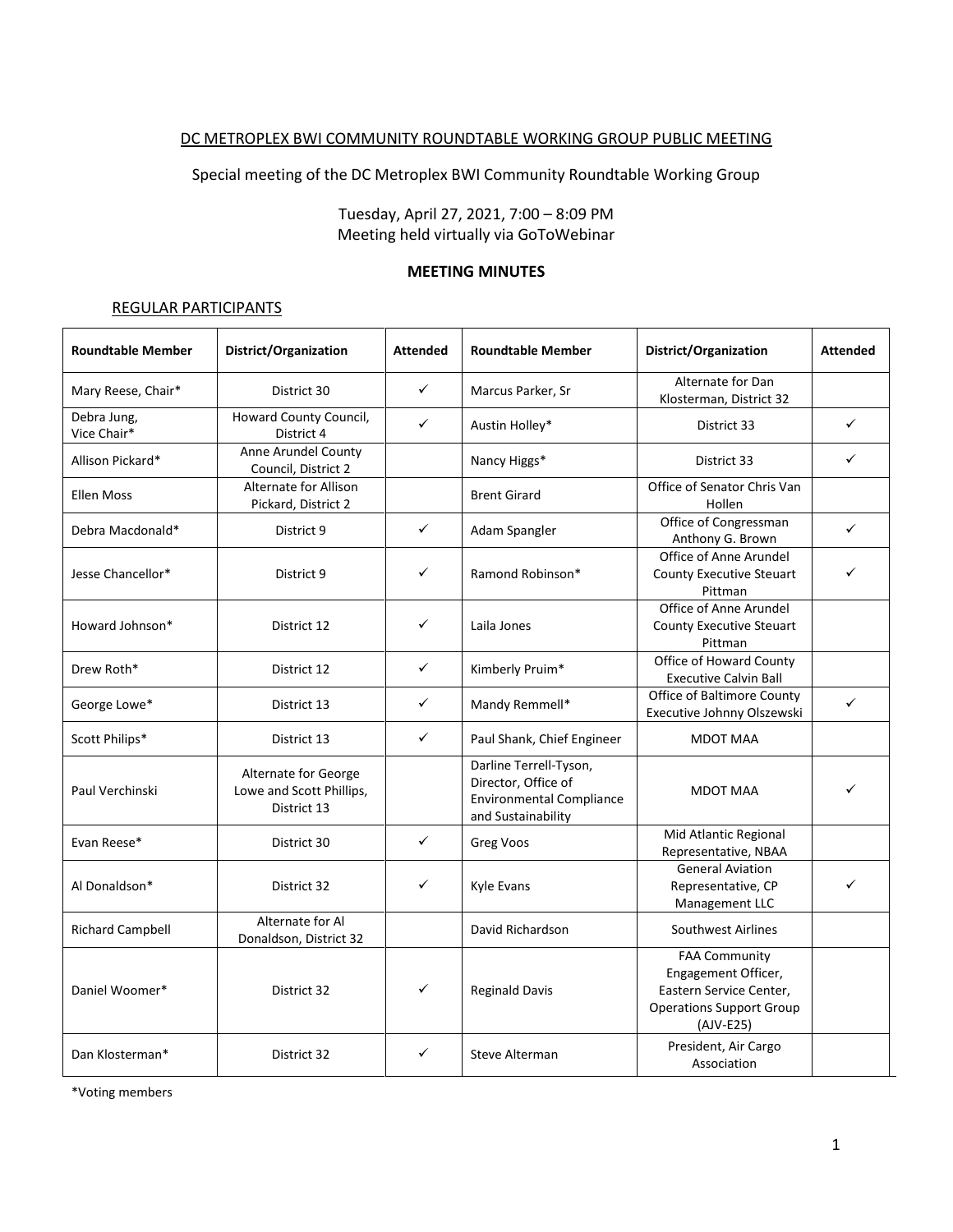## ADDITIONAL PARTICIPANTS

Maryland Department of Transportation (MDOT) Maryland Aviation Administration (MAA) Bruce Rineer, Manager Noise Section Karen Harrell, Noise Section Kevin Clarke, Director of Planning and Environmental Services

Contractor Support Royce Bassarab, HNTB Malcolm Mossman, Assedo Tim Cooke, Assedo Alverna "A.J." Durham, Jr., Straughan Environmental, Inc.

## MEETING MATERIALS

Participants received the following materials in advance:

March Meeting Minutes (V4\_DRAFT\_20210309\_Roundtable\_Minutes)

Presentations at the meeting:

None

#### **1. WELCOME AND INTRODUCTIONS**

#### *Introduction and Roll Call of Attendees*

Mr. Bruce Rineer began the meeting at 7:02pm by welcoming everyone in attendance. Mr. Rineer then went over the Virtual Public Workshop slide. He let everyone know that the meeting would be recorded, and it would operate as closely to an in-person meeting as possible. Mr. Rineer stated there would be public comments at the end of the meeting. He asked Roundtable Members to self-mute and remain muted unless speaking and asked attendees to use the question/chat box or the "raised hand" feature to ask questions. Participants should notify organizers if experiencing technical issues by using the question box and/or logging off and logging back in. Finally, Mr. Rineer recommended having only one web browser open during the meeting and close other programs if possible.

Ms. Mary Reese, the Roundtable Chair, introduced herself and that she represented District 30. She announced that there would be a short agenda for the meeting with a goal to be done in an hour. Ms. Reese conducted roll call by announcing Roundtable member's names to ensure that a quorum was present for voting and asked that members answer present, state they were a voting member, and anything else they felt they needed to add.

Ms. Reese stated that she had not received notification from the Anne Arundel County Council on a permanent representative on the Roundtable. Councilwoman Pickard represented the Anne Arundel County Council at the previous Roundtable meeting but was not in attendance for this meeting. Ms. Reese is considering the seat unfilled. Ms. Reese introduced Ms. Mandy Remmell, a new Roundtable member representing the Office of the Baltimore County Executive, and Mr. Scott Philips, a newly appointed Roundtable member representing Howard County District 13. Ms. Deb Jung welcomed Mr.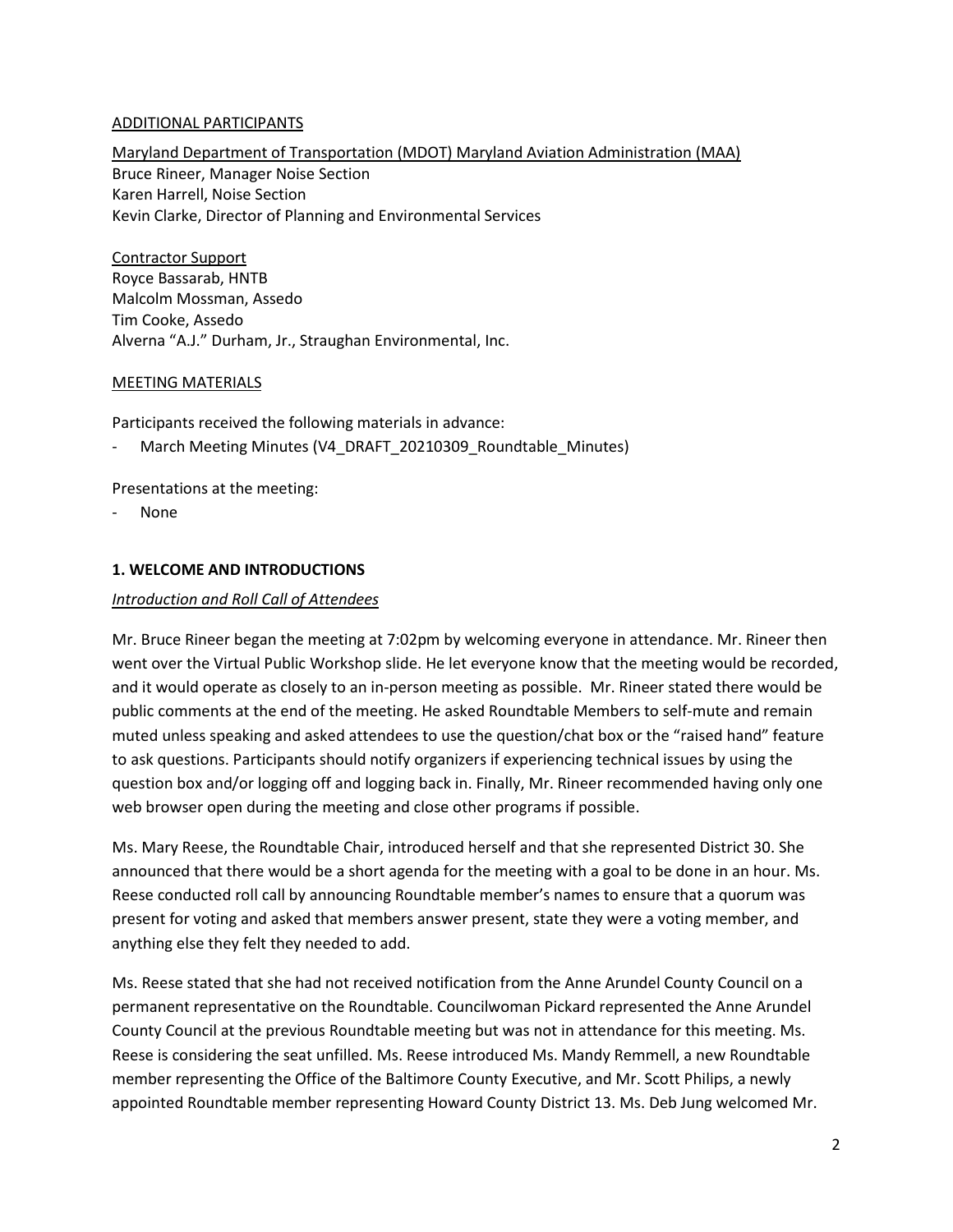Phillips and explained that he has sent her excellent emails with great research and believes he will be a great addition to the Roundtable.

Ms. Reese asked if anyone was opposed to the current agenda or if there were additions to the agenda. With no response, Ms. Reese considered the agenda approved.

# **2. VOTE TO APPROVE THE MEETING MINUTES FROM MARCH 9TH MEETING MINUTES**

Ms. Reese moved on to the approval of the Meeting Minutes from March 9<sup>th</sup>. No comments or edits were requested. The March 9<sup>th</sup> Minutes were approved.

# **3. ANNUAL ELECTIONS**

Ms. Reese stated that 16 out of the 18 voting members of the Roundtable were present, well over the simple majority needed for a quorum. She announced that Ms. Debbie MacDonald and Mr. Austin Holley had volunteered to run as a slate for Chair and Vice Chair. Ms. Reese announced that, to keep it simple, she would call for a vote for the slate of Ms. MacDonald and Mr. Holley. She explained that members could run as a singleton; however, someone would have to be willing to serve as their Chair/Vice Chair. Ms. Higgs commented that in the previous election voting for a slate was not the practice and wanted to know why the change. Mr. Evan Reese replied that the first three elections were held in the manner of slates but agreed that the last election was not. Mr. Roth suggested that the decision on how to run the election should come from the Charter. Mr. Reese stated that nothing in the Charter relates to the subject. Mr. Roth countered that the Charter describes what is needed for a quorum, and it does not mention voting on slates. Ms. Higgs stated that she recalled being in attendance when Ms. Reese and Mr. Roth were elected, and she reviewed meeting minutes for meetings where elections were held and there was no mention of slates.

Ms. Reese explained that she was trying to keep the vote simple. She replied, to Mr. Roth's prior point, that the Charter did not speak to either method of voting, for slates or individuals. Ms. Reese stated that she was concerned and intends to prevent the scenario where someone is elected Chair but cannot find a Vice Chair to serve with them. Ms. Higgs noted that such a situation is hypothetical until it occurs. Ms. Reese stated that someone could volunteer to be Chair, but the volunteer would need someone willing to support them by running for Vice Chair if they were elected.

Mr. Jesse Chancellor suggested another alternative, nominations brought forth from the floor. Ms. Reese agreed, and stated nominations were welcome. Ms. Reese explained that she was trying to figure out how to hold a vote without knowing if candidates would support both parties or not (those elected to serve with them). Mr. Roth stated that we just leave it to the Roundtable to vote and suggested holding a vote on the Chair and Vice Chair individually. Ms. Reese stated she was fine with voting for Chair and Vice Chair individually, and that her concerns were based on feedback she received leading up to the night's elections. She asked if anyone had any concerns voting for Chair and Vice Chair separately and received no response.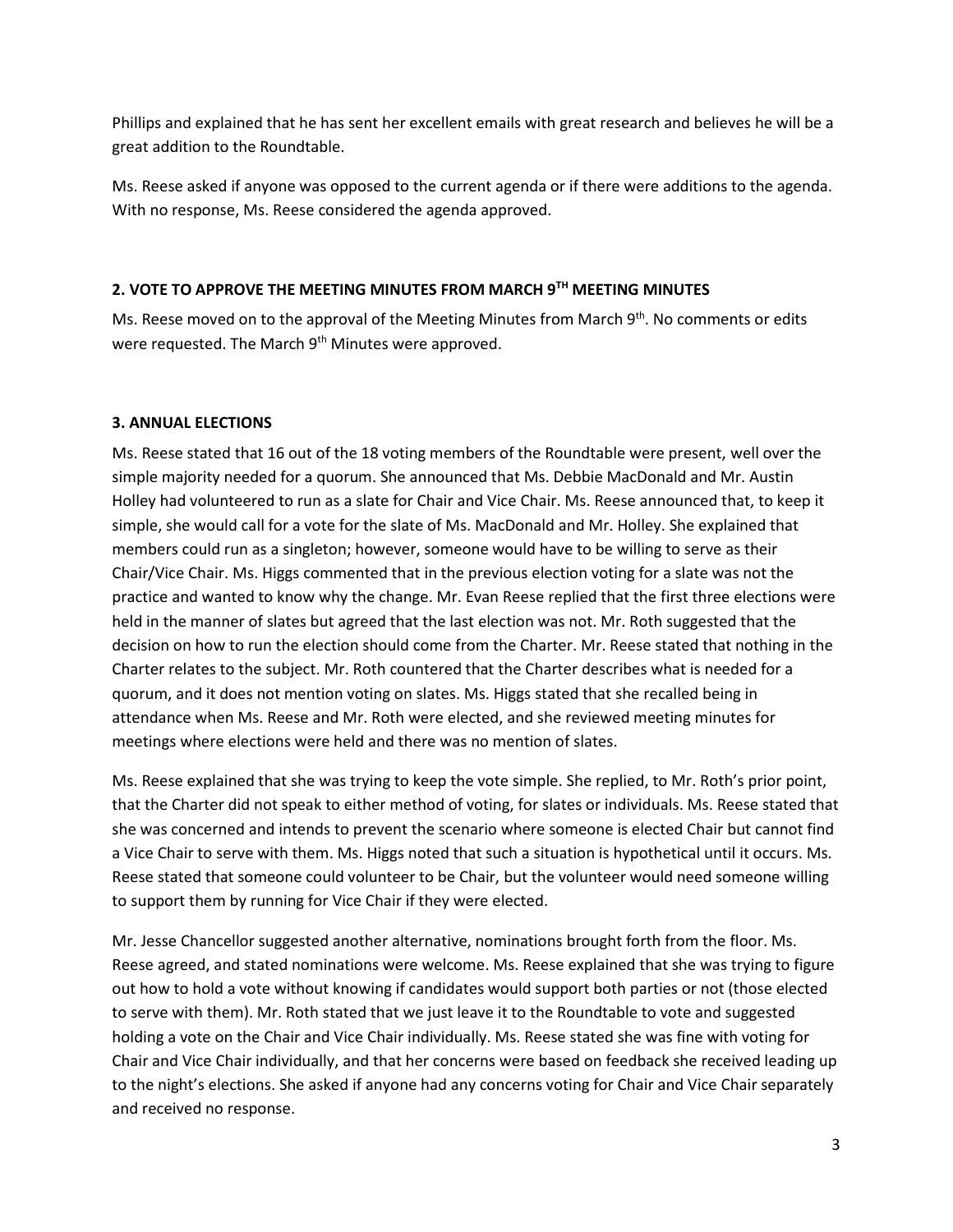Ms. Reese asked if there was anyone in addition to Ms. MacDonald who wanted to volunteer for Chair. Ms. Higgs stated that she would.

Ms. Reese asked if anyone in addition to Mr. Austin Holley who wanted to volunteer for Vice Chair. Mr. George Lowe was nominated by Ms. Higgs and accepted.

Ms. Reese asked that each of the candidates for Chair to give a few words about themselves and their thoughts or plans on being Chair. Ms. Higgs went first and stated that she sent out an email to all the voting members previously. She said that she is a hard worker, with high energy and the time and means to attend symposiums and/or other Roundtable meetings that may involve travel. One of the things that she wants to do is have an agenda put out to the Roundtable well in advance of the meetings and will ask for input from members. She believes all the Committees should be on every agenda and give an update of their work. As an example, she stated that the FAA's Performance-Based Navigation (PBN) Working Group had met in the previous week, and there was not an agenda item on the night's meeting to let Roundtable members know what happened. Mr. Reese replied that the Technical Committee could not give a detailed report on the PBN meeting that occurred at this time. The Roundtable was not invited to attend the PBN Group meeting, and that he was working to get a copy of the meeting minutes. Ms. Higgs continued that she had 30+ years in the IT field running major projects for major corporations and non-profits, most recently the Chesapeake Bay Foundation, and has implemented financial and operational systems and managed teams of 100 people. She stated that every project she managed came in on time and on budget and she believes she is a good leader. Ms. Reese thanked Ms. Higgs.

Next, Ms. MacDonald addressed the Roundtable. She stated that she had been a member of the Roundtable since 2019 and prior to joining she served as the Outreach Coordinator for Maryland State Senator Katie Fry Hester's campaign. Ms. MacDonald is a retired IT consultant who ran a business for a variety of industries from pharmaceutical, government, banking, and non-governmental organizations. Previous experiences with different organizations showed her how things work and how things do not work. She has held executive positions, including President and Vice President, in a user group for a software product. The group was set up similar to the Roundtable with an industry interacting with its customers, negotiating with them on technical points. Running that group, she found that her technical knowledge was useful, but she had to use her organizational skills to take the logistical burden off the technical people.

Ms. MacDonald shared that she was involved in writing the bylaws of the user group and would like to dig into the Roundtable's Charter and flesh out some of the things that have caused some consternation for the group. She believes that bylaws should make our lives easier, not cause problems. Ms. MacDonald has been getting more involved with the Roundtable over the last year and has so much respect for the history of the Roundtable; she stated that it has done a fantastic job. She noted that the technical and legislative knowledge is so deep on the Roundtable and her role would be to handle the logistics of running meetings, facilitating communications, and building up the strength of the committees. She highlighted the Communications Committee as a focus, stating that the Roundtable needs a bigger, clearer voice and that many constituents do not know the Roundtable exists.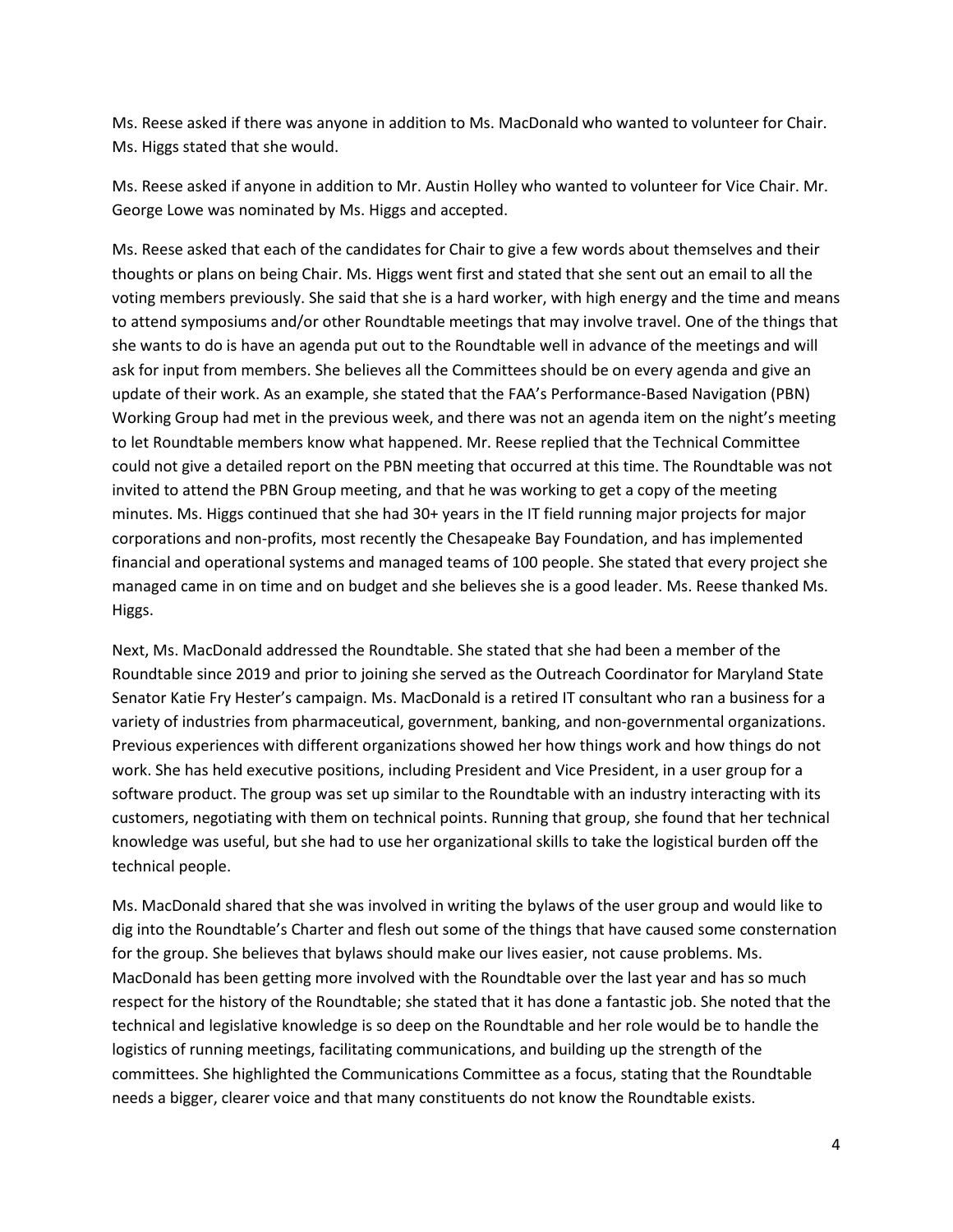Her educational background includes an advanced degree in Environmental Biology. She is very interested in noise pollution, air pollution, and impacts that effect human health and wildlife health, although wildlife has not been a topic of the Roundtable. As Chair, she would continue to facilitate the work of the Roundtable as it is but would like to push forward and expand the working relationships that are getting so much done. As an IT person, she admires how the Roundtable was able to establish a process with its approach to working with the FAA PBN Working Group and how the Roundtable developed solutions for the FAA to address. She closed with saying that as Chair, she would like to help the group continue the work that they do so well. Ms. Reese thanked Ms. MacDonald and believed her words of thanks are well received by the Roundtable members, especially those in the Technical Committee, who have worked so hard to make the Roundtable the group what they are today.

Ms. Reese began the vote for Chair. She called each voting member's name and each member replied with the name of the person they were voting for.

**Ms. Debbie MacDonald** – Mr. Al Donaldson, Mr. Dan Woomer, Mr. Drew Roth, Mr. Scott Philips, Mr. Austin Holley, Ms. Debbie MacDonald, Mr. Jesse Chancellor, Mr. Evan Reese, Ms. Deb Jung, Ms. Mary Reese (10)

**Ms. Nancy Higgs** – Mr. Dan Klosterman, Mr. Howard Johnson, Mr. George Lowe, Ms. Nancy Higgs, Mr. Ramond Robinson (5)

Ms. Mandy Remmel could not unmuted or heard when called and therefore was marked as abstaining.

Ms. MacDonald received 10 votes and Ms. Higgs received 5 votes. Ms. MacDonald was elected Chair.

Ms. Higgs congratulated Ms. MacDonald, and Mr. Klosterman congratulated Ms. MacDonald, stating that the Roundtable was lucky to have two qualified women running for the Chair position.

Ms. Reese moved on to the vote for Vice Chair. She announced that the candidates were Mr. Austin Holley and Mr. George Lowe. Ms. Higgs stated that she would like to run for Vice Chair. Ms. Reese asked if anyone else would like to run for Vice Chair and received no response.

Ms. Reese began the vote for Vice Chair.

**Mr. Austin Holley** – Mr. Al Donaldson, Mr. Dan Woomer, Mr. Drew Roth, Mr. Scott Philips, Mr. Austin Holley

**Mr. George Lowe** – Mr. Howard Johnson

**Ms. Nancy Higgs** – Mr. Dan Klosterman, Mr. Dan Woomer, Mr. George Lowe

Ms. Reese realized that she had not given the candidates for Vice Chair a chance to speak. She apologized for the oversite, stopped the voting, and allowed each to say a few words.

Mr. Holley stated that he has been on the Roundtable for five years, is a member of the Technical Committee, and has been involved with all aspects of how the harms of NextGen has impacted Anne Arundel County. He currently serves on the Board of Directors for the Shipley's Choice HOA and is on the Board of Directors for the Greater Severna Park Council. He stated that he is attuned to the local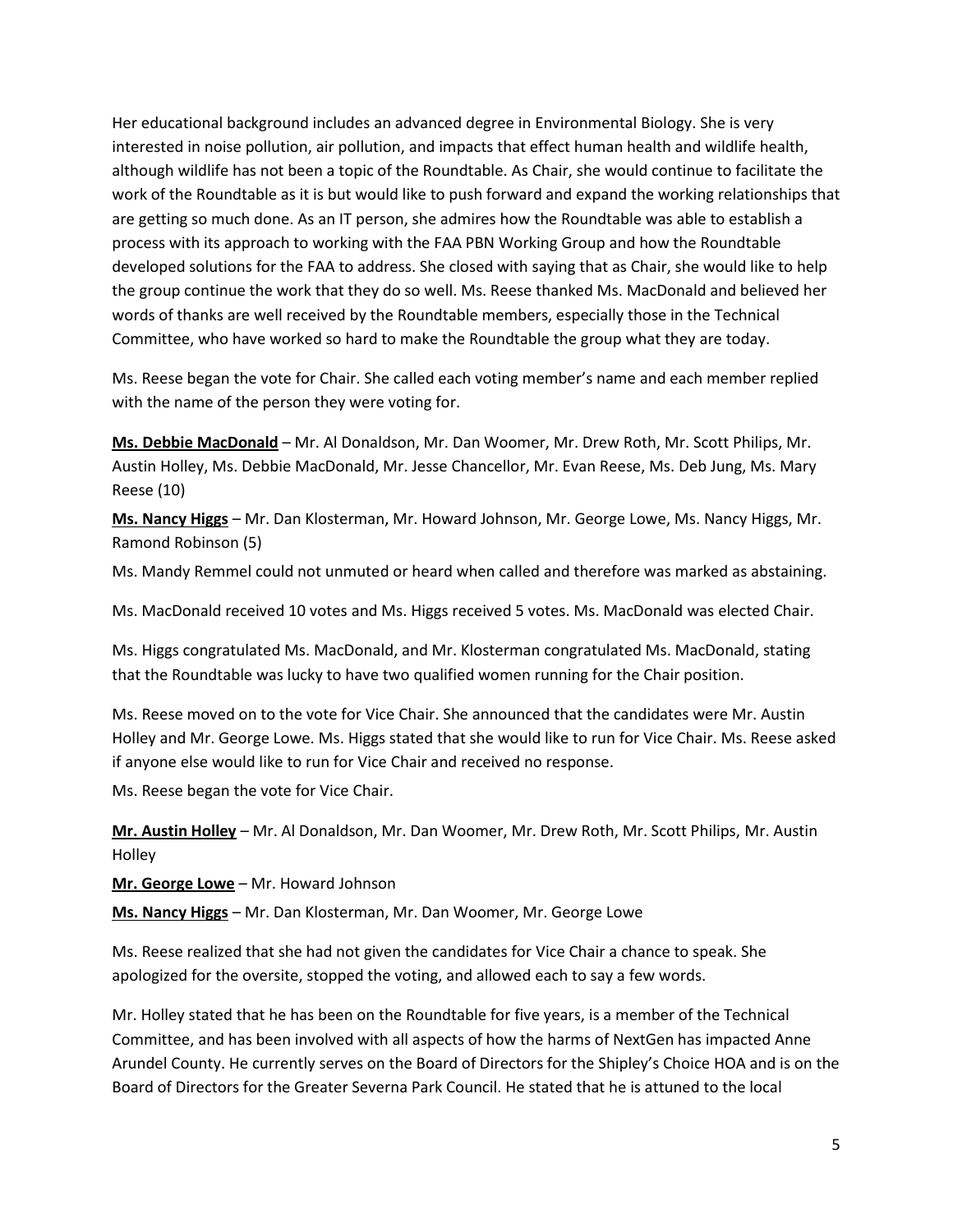neighborhoods and the harm they are suffering and attuned to local politics through the Greater Severna Park Council and Anne Arundel County Council. He believes his connections through these groups could help the Roundtable. Mr. Holley stated that his platform would be the Charter of the Roundtable, to support the Chair, and to support the ventures the Roundtable votes to pursue. Mr. Holley was part of the team that created the Roundtable Charter in 2017 and believes the Roundtable Charter, which focuses on reversion to pre-NextGen, is good and the Roundtable needs to stay within its four corners as best we can because that is how the Roundtable can be most powerful, effective, and focused. He has the means to travel and attend outside meetings and symposiums but feels the Roundtable needs to stay focused on what our instructions are, and those instructions were given by the Roundtable itself four years ago. He ensured that he would faithfully follow those instructions. Ms. Reese thanked Mr. Holley for his comments. She also announced that she would start the vote over again after each candidate spoke.

Ms. Reese opened the floor to Mr. Lowe. Mr. Lowe stated that he was retired with 40 years of work experience with the Federal government, mostly with the Social Security Administration and the Department of Health and Human Services. He was in the senior executive service and managed both small and large projects that impacted large portions of the population. He has been a member of the Roundtable for two and a half years and acknowledged that during the last year the Roundtable was unable to meet or accomplish very much. If elected, Mr. Lowe will give the Roundtable all of his energy, and if not, he would be happy to support all of the candidates that are elected. Ms. Reese thanked Mr. Lowe for his comments.

Ms. Reese asked Ms. Higgs if she would like to speak again. Ms. Higgs stated that she agrees with the things the other two candidates said, and she strongly supports the Charter. She lives under a bombardment of planes every day, her community is upset and screaming, and she wants to help. She supports what the Technical Committee is doing and thinks they have done a great job in coming up with solutions and getting FAA to sit at the table and listen.

Ms. Reese restarted the voting for Vice Chair:

**Mr. Austin Holley** – Mr. Al Donaldson, Mr. Dan Woomer, Mr. Drew Roth, Mr. Scott Philips, Mr. Austin Holley, Ms. Debbie MacDonald, Mr. Jesse Chancellor, Mr. Evan Reese, Mr. Ramond Robinson, Ms. Deb Jung, Ms. Mary Reese (11)

**Mr. George Lowe** – Mr. Howard Johnson (1)

**Ms. Nancy Higgs** – Mr. Dan Klosterman, Mr. George Lowe, Ms. Nancy Higgs (3)

Ms. Mandy Remmel abstained.

 $\overline{\phantom{a}}$ 

Mr. Holley received 11 votes, Ms. Higgs received 3 votes, and Mr. Lowe received 1 vote.<sup>1</sup> Mr. Holley was elected Vice Chair.

 $1$  Note: Ms. Reese stated that the final vote tallies were Austin Holley (12), George Lowe (2), Ms. Nancy Higgs (1)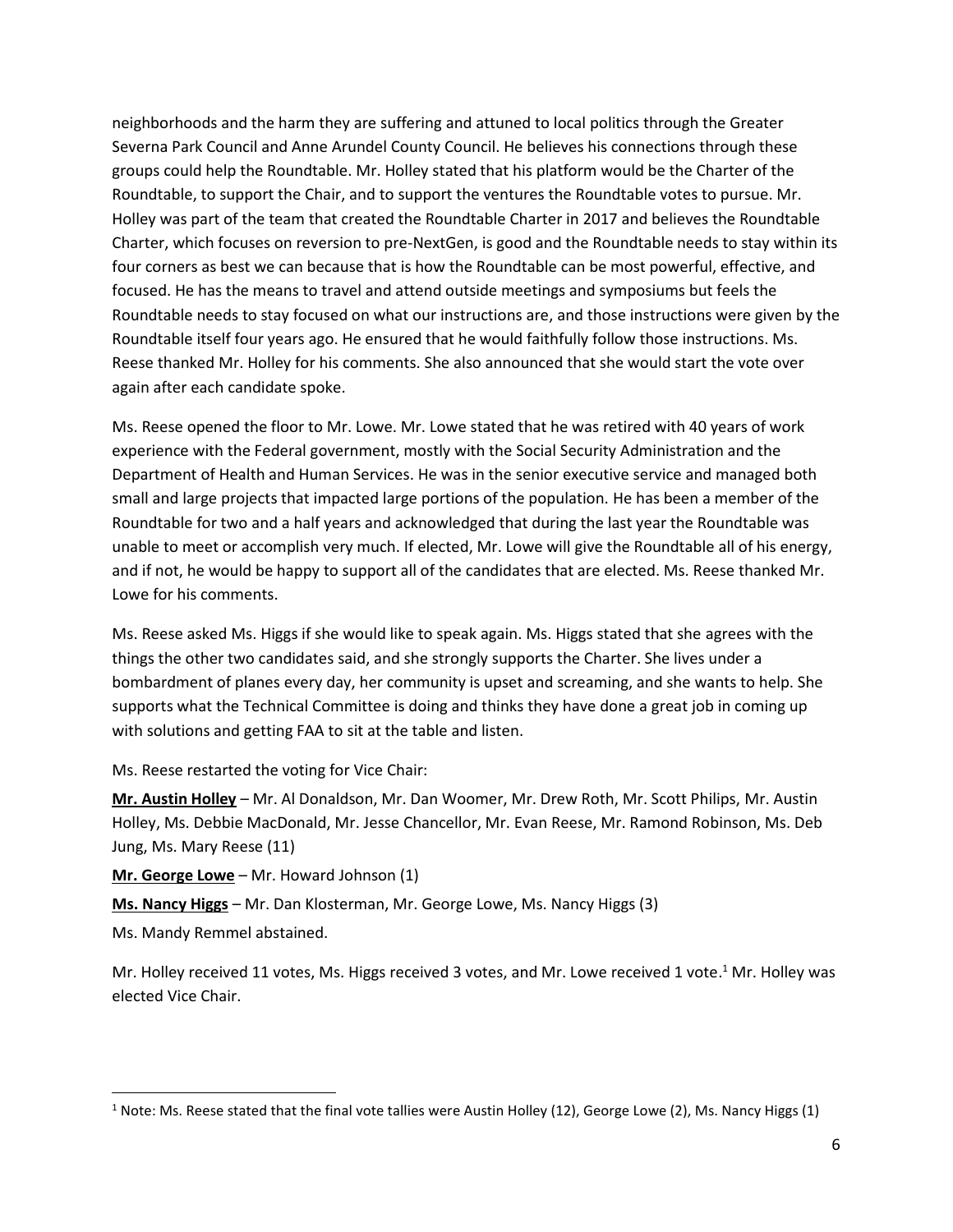Mr. Holley thanked those who voted for him and stated that he looked forward to working with everyone on the Roundtable and continuing the good work. Ms. Higgs congratulated Mr. Holley.

## Roundtable Committees

Following the election, Ms. Reese moved on to the Roundtable Committees. She explained that the Committees were formed about a year after the start of the Roundtable and were not in the original Charter. After their formation, each Committee wrote their own Charter, which was approved by the Roundtable. The Committees have been somewhat defunct, with the exception of the Technical Committee, and the membership of the Committees is unclear. She stated that the Technical Committee is full and functioning. She explained that historically, Committee Chairs were chosen from within the Committees, and unless anyone had a problem with that, she feels it is a suitable way to move forward, provided there are enough volunteers for each Committee.

Ms. Reese stated that Mr. Lowe volunteered for the Communications Committee. She asked if there were any additional volunteers. Ms. Higgs volunteered. Mr. Philips asked if Ms. Reese could go through and list all the Committees. Ms. Reese explained that there were three Committees: Communications, Legislative, and Technical. She stated that she could not locate the Charters for the Committees, but it would be a good idea for the Committees to review and possibly edit their Charters and bring them back up for a vote if needed. Ms. Reese stated that the Communications Committee needs to work on the Roundtable's outreach. She identified representatives of the County Executives, County Council Offices, and community associations of potential outreach targets.

Ms. Reese described the work of the Legislative Committee including proposing and advocating for new legislation and reviewing current legislation for ways to improve or mitigate the harms of NextGen. Ms. Higgs asked if the Legislative Committee includes both local and federal legislation, and Ms. Reese replied that it does.

Ms. Reese stated that membership to the Committees can be revisited at any time, and she suggested that members of the Roundtable volunteer for at least one Committee during their tenure to share the burden of work. She asked for volunteers for the Legislative Committee which consists of herself and Ms. Deb Jung. Mr. Johnson, who previously served on the Committee, offered to rejoin the Legislative Committee.

Current Committee and Committee Members:

## *Communications Committee:*

- Mr. George Lowe
- Ms. Nancy Higgs
- *Legislative Committee:*
	- Ms. Deb Jung
	- Ms. Mary Reese
	- Mr. Howard Johnson

## *Technical Committee:*

- Mr. Jesse Chancellor
- Mr. Evan Reese
- Mr. Austin Holley
- Mr. Drew Roth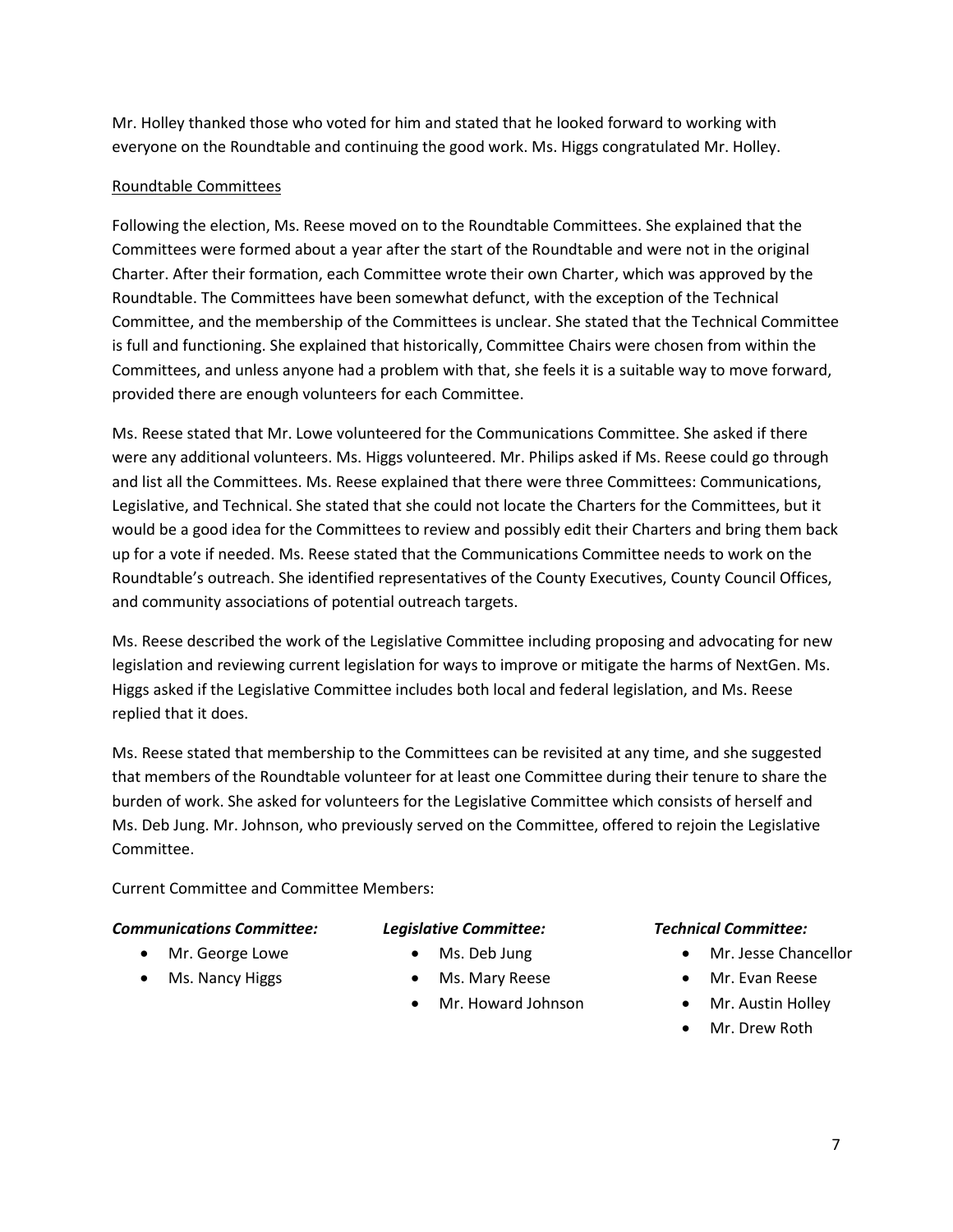Mr. Reese asked Mr. Philips if he was ready to volunteer for any of the Committees. Mr. Philips was still unsure which committee would be a good fit for him, and Mr. Reese offered to further discuss with Mr. Philips offline. Ms. Reese suggested that it might be a good idea to have another small group meeting on the history of the Roundtable for new members. Ms. Remmel expressed her interest in attending and stated that she has experience in operations and would be willing to help with communications.

Mr. Chancellor was able to locate the current Charters for each of the three Committees and asked Ms. Reese and Ms. MacDonald if he should send the documents to the entire Roundtable or just to the Chair/Vice Chair. Ms. MacDonald explained that she found past Charter documents online. She suggested a review of the available documents to make sure all tasks are covered and roles are defined. She stated that she did not mind if the existing Committee Charters were disseminated to everyone. Mr. Reese stated that the Technical Committee Charter available online was the most recent. Ms. Higgs stated that she had not seen the Charter for the Communications Committee and suggested that all members should be able to review them. Mr. Chancellor agreed to send a copy of the Committee Charters to all members of the Roundtable.

## Next Meeting Date

Ms. Reese moved on to selecting a date for the next meeting, asking Ms. MacDonald, the new Chair, if a date in May or June worked better. She also remined everyone that the MAA had offered to present the modeled noise results from the Technical Committee's proposed procedural changes delivered to the PBN Working Group. Mr. Reese revealed that he confirmed with Mr. Paul Shank that MAA is aware and willing to re-brief the Roundtable. Mr. Reese stated that the Technical Committee would not have anything substantial to report from the recent PBN Working Group meeting. He explained that Mr. Gary McMullin from Southwest Airlines was an attendee at the meeting and told him that no progress had been made in reviewing the Technical Committee's proposed procedural changes, but that the process continues to move forward. Mr. Holley asked if the PBN Working Group meeting involved the Technical Committee's proposed procedural changes or if it was held for another purpose. Mr. Reese explained that he believes it was an administrative snafu on the part of the FAA and PBN Working Group. He stated that the PBN Working Group looked at the policies and procedures and how to address them. The PBN Working Group has had a lot of turnover, so they were concerned that our organization provided them a proposal that could create a lot of work for them, but the FAA realized that our proposal includes the TARGETS analysis and is the complete package that they would have generated.

Ms. MacDonald asked if the next meeting would be virtual. Ms. Reese stated that Mr. Shank was going to update the Roundtable when the MAA policy changes regarding in person meetings but so far as she knows, the meetings would stay virtual. Ms. MacDonald suggested June  $8<sup>th</sup>$  or June 15<sup>th</sup>. The consensus was for June 15<sup>th</sup> at 7pm. Mr. Rineer confirmed that it worked for MAA.

# **4. PUBLIC COMMENT**

Mr. Rineer began the public comment period.